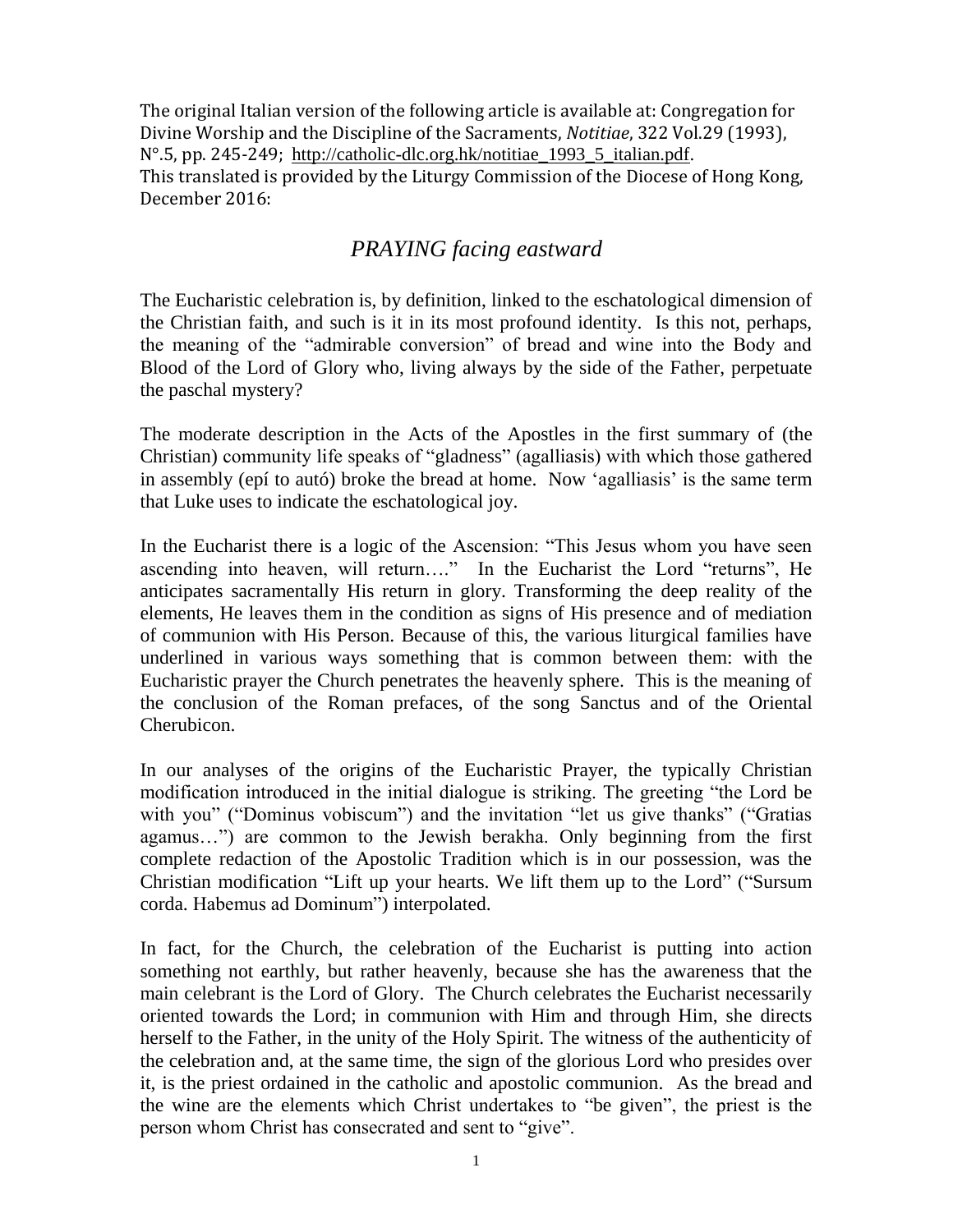The arrangement of the priest and the faithful as related to the "mystical meal" (misitica mensa), has found in history various forms, some of which can be considered typical in some places and periods. The symbolism has developed in these cases – as it is logical when this is in the liturgical context – an outstanding role, but it would be difficult to prove that the architectural interpretation of this symbolism could have been considered in some of the forms chosen, an almost integral and basic part of the Christian faith or of the deep attitudes of the Church celebrant.

The setting up of the altar in such a way that the priest and the faithful have to face the orient – which is something of great tradition, even if not accepted by all - is a splendid application of the "parousial" character of the Eucharist. The mystery of Christ is celebrated "until He comes from heaven"("donec veniat de caelis"). The sun that illumines the altar during the Eucharist is a faint reference to "the sun that comes from above and like a strong man runs its course with joy" ("exultans ut gigas ad currendam viam") (Ps. 18:6) in order to celebrate with His Church the paschal victory.

The influence of the symbol of light, and concretely of the sun, is frequently present in the Christian liturgy. The Oriental baptismal liturgy still keeps this symbolism. Perhaps the Christians of the West did not welcome it, since, consequently, it came to be considered as a "gloomy place". However, even in the West, we know that a certain fascination for the rising sun had remained among the common people. In the 5<sup>th</sup> century, wasn't St. Leo the Great still reminding his faithful, in one of his Christmas homilies, that "when the first rays of the rising sun appeared, some people were so senseless as to worship in the high places"? And he would add: "There are also Christians who still share this religiosity by continuing this practice, and before entering the Apostle Peter's Basilica, dedicated to the only living and true God, after ascending the steps leading to the upper level, they turn to the rising sun, bow their heads and honour the radiant disc." (Homily 27, 4). In fact, the faithful, on entering the basilica for the Eucharist, in order to focus on the altar, had to turn their backs to the sun. In order to pray "facing eastward", as it is said, they would have to turn their backs to the altar, something which does not seem likely.

The fact that the application of this symbolism in the West, from very early times, progressively diminished, shows that it was not an intangible element. Thus, it cannot be considered a fundamental tradition in the Christian liturgy. From here, it derives also that, consequently, other symbolisms might have influenced the construction of the altars and the arrangement of the churches.

In the Encyclical "Mediator Dei", Pius XII considered "archeologists" those who pretended to speak of the altar as a simple table. Would it not be an equally archaic idea to consider that the position of the altar towards the Orient should be the final answer for a correct Eucharistic celebration? Actually, the validity of the liturgical reform is not only and exclusively based on the return to its original forms. There could be elements that are totally new and, in fact, there are, and which have been perfectly acceptable.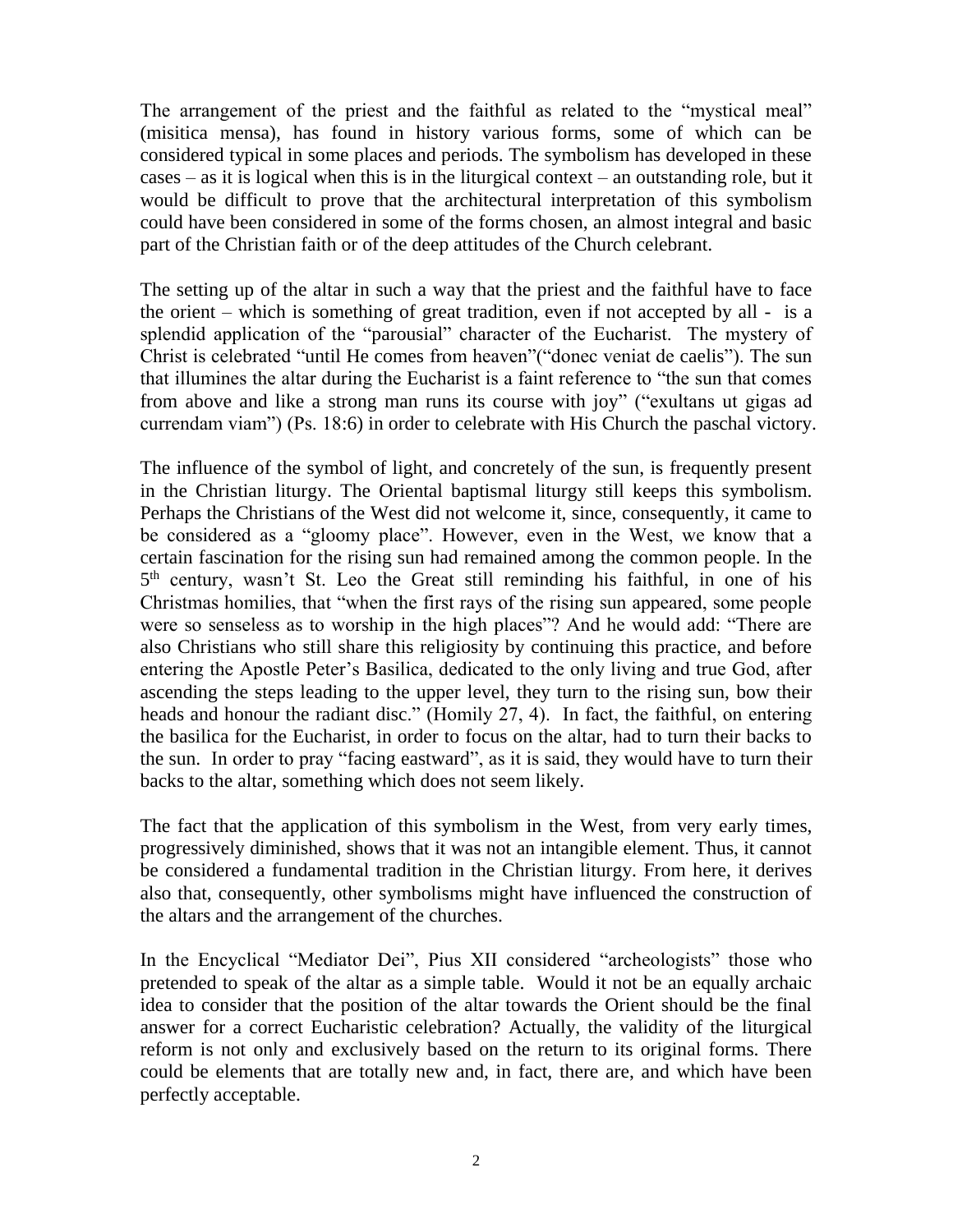The liturgical reform of the Vatican Council II did not invent the position of the altar facing the people. Here, we can think of the witness given by the Roman Basilicas, at least as a pre-existent fact. It has not been an historic fact which has directed the clear choice for a position of the altar which would allow the celebrant to face the people. The Reform's authorized interpreters – Cardinal Lercaro as the president of the Council – have repeated since the beginning (see letters of the year 1965) that it was not "a question of the success or failure of the liturgy" ("quaestio stantis vel cadentis liturgiae"). That the remarks of Cardinal Lercaro were not given much consideration at that time of great excitement, is not the only case. It turned out that to change the position of the altar and to use the vernacular language was far easier than to enter into the theological and spiritual sense of the liturgy, to be imbued with its spirit, to study the history and the meaning of the rituals, and to analyze the reasons for the new changes and their pastoral consequences.

The option for the celebration "facing the people" ("versus popolum") is in line with the fundamental theological idea rediscovered and verified by the liturgical movement: "Liturgical services are … celebrations of the Church, … namely, a holy people united and organized under their bishops" ("Actiones liturgicae sunt celebrationes Ecclesia… que est plebs sancta sub Episcopis adunata et ordinata") (SC 26). The theology of the common priesthood and that of the ministerial priesthood, are essentially distinct ("essentia, non gradu") and yet related to each other (LG 10). This is surely better expressed through the positioning of the altar "facing the people" ("versus populum"). Did not the monks, since early times, pray facing one another in order to search for the presence of God among them? One figurative reason is worth mentioning. The symbolic form of the Eucharist is that of a meal, a repetition of the Lord's Supper. There is no doubt that this meal is sacrificial, memorial of the death and resurrection of Christ, which, however, in its figurative sense, has the meal as its point of reference.

In addition, we must not forget that one of the most powerful arguments which supports the keeping of the uninterrupted tradition of the exclusive ordination of men, is in the fact that the priest, as president in virtue of his ordination, is at the altar as a member of the assembly, but also, because of his sacramental character, is like Christ as Head of the Church, when he stands there facing the assembly (gegenuber).

If from these motivations we move to its application, we will encounter many issues for reflection. The Congregation, considering the rise of a series of questions in regard to this, now proposes the following orientations:

1. The Eucharistic celebration "facing the people" ("versus populum") requires from the priest a greater and more sincere awareness of his ministerial role: his gestures, his prayer, his gaze have to show clearly to the assembly that he is a representative of the main celebrant: the Lord Jesus Himself. These cannot be improvised, neither can it be acquired with some technique. Only a profound sense of his priestly identity "in spirit and in truth" ("in spiritu et veritate") is possible to achieve it.